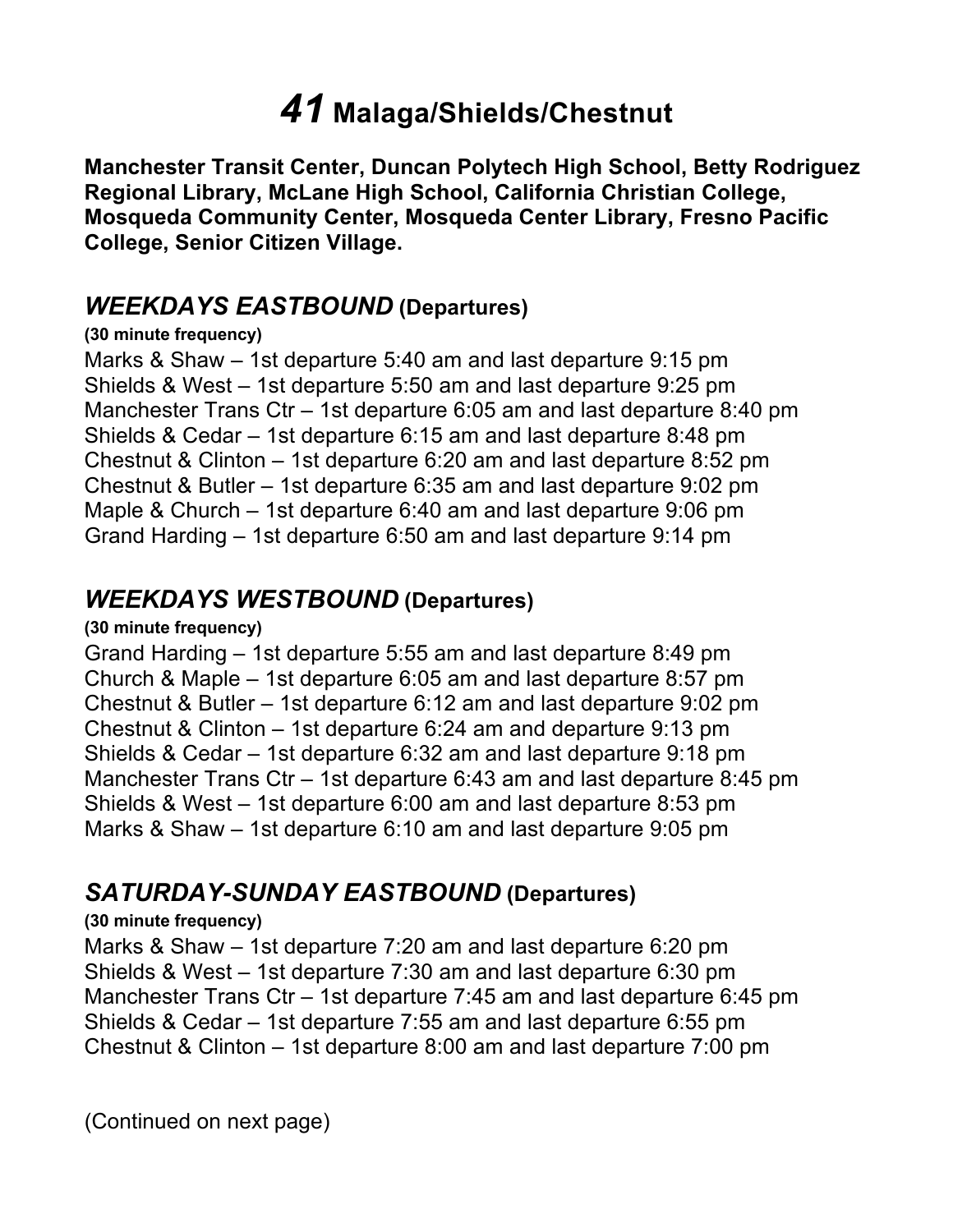Chestnut & Butler – 1st departure 8:11 am and last departure 7:11 pm Maple & Church – 1st departure 8:18 am and last departure 7:18 pm Grand Harding – 1st departure 8:28 am and last departure 7:28 pm

# *SATURDAY-SUNDAY WESTBOUND* **(Departures)**

#### **(50 minute frequency)**

 Grand Harding – 1st departure 7:05 am and last departure 6:05 pm Church & Maple – 1st departure 7:15 am and last departure 6:15 pm Chestnut & Butler – 1st departure 7:21 am and last departure 6:21 pm Chestnut & Clinton – 1st departure 7:32 am and departure 6:32 pm Shields & Cedar – 1st departure 7:38 am and last departure 6:38 pm Manchester Trans Ctr – 1st departure 7:53 am and last departure 6:53 pm Shields & West – 1st departure 8:01 am and last departure 7:01 pm Marks & Shaw – 1st departure 8:15 am and last departure 7:15 pm

## **Travel Points to Other Routes**

 Shaw and Marks routes 9 and 20 Marks and Ashlan route 45 Hughes and Shields route 20 West and Shields route 22 Manchester Transit Center connects at routes 1 and 28 Cedar and Shields route 38 Clinton and Chestnut route 39 Olive and Chestnut route 35 Kings Canyon and Chestnut route 1 Chestnut and Butler routes 26 Fresno and Shields route 32 1<sup>st</sup> and Shields route 34 Tulare and Chestnut route 22

 Bus service is not provided on Thanksgiving Day and Christmas day. Other legal holidays may have reduced service. Weekend level of service is provided on New Year's Day, Martin Luther King Jr. Day, Presidents Day, Memorial Day, Independence Day, Labor Day, Veterans Day, and the day after Thanksgiving and the day before Christmas. Please call 621- RIDE for information on times, hours and bus stop locations.